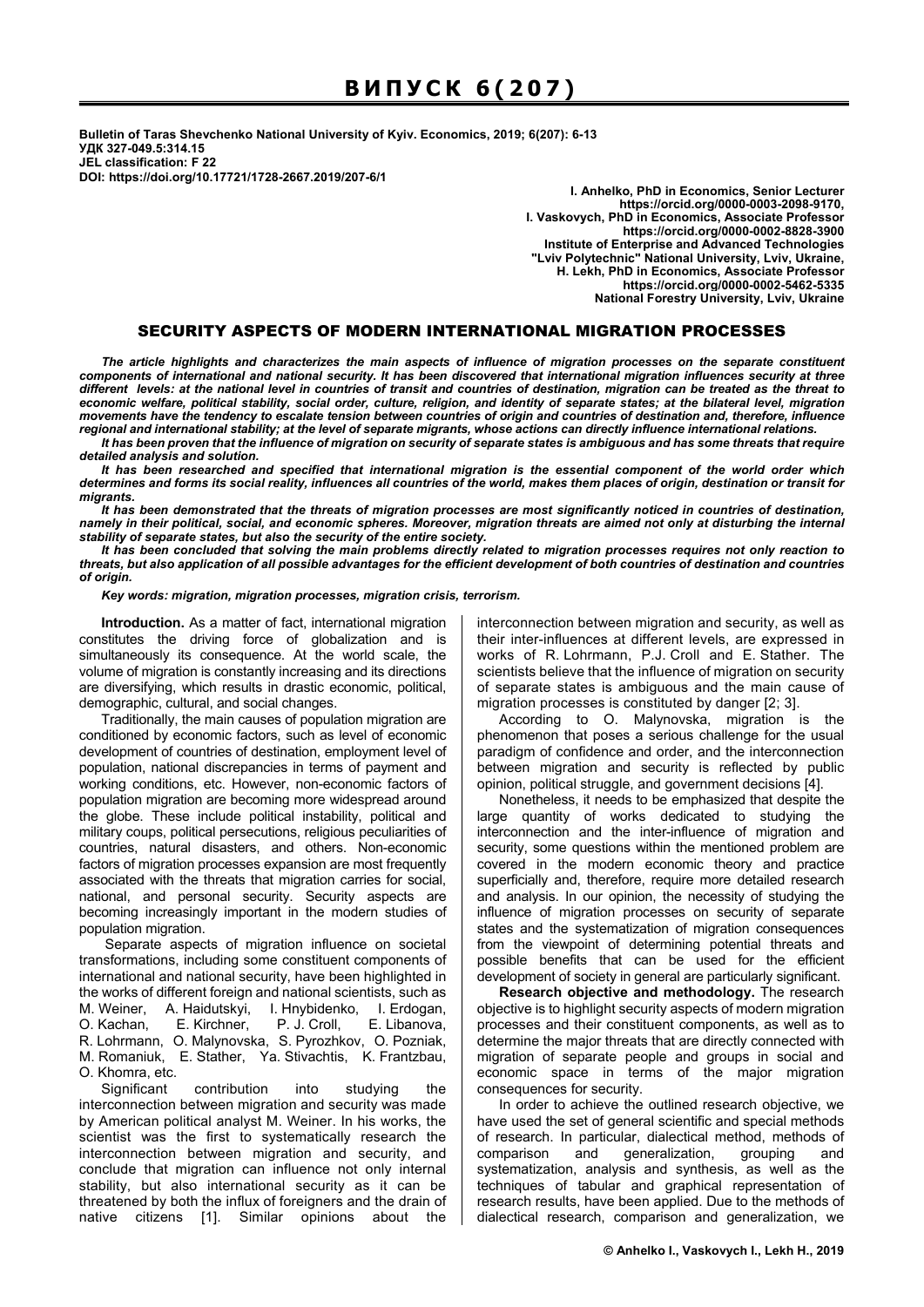have determined the major causes and consequences of the negative impact produced by migration processes on economic security of separate states in the context of international migration crisis.

Taking into account the analysis of consequences of migration processes influence and their grouping, we have outlined the proprietary model of systematization of major threats that are constituted by migration of population in political, economic, and socio-cultural spheres.

The information basis of research is constituted by scientific works of national and foreign scientists, data from international organizations and periodicals.

**Outline of research material.** First and foremost, it needs to be emphasized that for the long period of time migration processes worldwide have not been considered from the view point of security. As it is known, the notion of security was limited to the problems of states and the threats that are geopolitical and military in their nature. Meanwhile, migration processes were defined as the consequence (or result) of security crisis, internal conflicts, coups, interventions, and massive violation of human rights. The influence of migration on security has not been studied sufficiently and has not occupied dominant place in the research works.

The research of security consequences of migration processes in society has become more topical only recently. In fact, after the end of the Cold War, the notion of international security has started to be "considered" not only in its narrow military meaning, but also in terms of more widespread and developed "non-military" threats (such as degradation of environment, organized crime, drug trafficking, illegal migration, etc.). Thus, international security has started to be analyzed in terms of its different aspects that, apart from military, include political, economic, social, and ecological ones [1].

In general, the research of the specified aspects has allowed stating and providing evidence to the assumption that international migration produces significant impact on international and national security. Additionally, the impact of migration processes in certain countries is ambiguous as it can be produced at the multiple level. From this point of view, it is necessary to outline the research results of R. Lohrmann, who claims that international migration influences security at three different levels: at the national level in countries of transit and countries of destination, migration can be treated as the threat to economic welfare, political stability, social order, culture, religion, and identity of separate states; at the bilateral level, migration movements have the tendency to escalate tension between countries of origin and countries of destination and, therefore, influence regional and international stability; at the level of separate migrants, whose actions (usually criminal) can directly influence international relations [2, p. 4-5].

As practice shows, international migration most significantly influences countries' social and political security. It is well-known that in the political aspect migration processes can trigger (cause) tension in relationships between countries of origin and countries of destination if migrants or refugees are opponents of their homeland regimes.

It is worth emphasizing that migration of refugees who belong to opposition forces is, to some extent, beneficial to countries of their origin because due to migration they can defeat internal threats and alleviate social and economic tension. However, some countries can oftentimes treat providing political asylum to representatives of their opposition forces as intervention in their internal affairs.

Overall, it is known that forcing representatives of some ethnic or social groups to move from their homeland or creating certain conditions that make them migrate can be

treated by other countries as the act of hostile behavior. As a result, countries of destination will search for means of imposing pressure on refugees' country of origin for the sake of ceasing repressions, which can oftentimes result in military interventions [6, p. 144].

As based on the world history, it can be stated that countries of destination can use migrants to efficiently impose pressure on countries of their origin. Countries of destination can often treat migrants as the efficient intelligent stream, the reserve for replenishment of forces oppositional to hostile regimes or the basis for aggravating the ideological struggle, which intensifies defamation of countries of origin because foreign refugees uncover information about discrimination and repressions in their native countries.

Migrants themselves can oftentimes form influential diasporas on the territory of countries of destination and turn governments of foreign countries and international society against countries of their origin. This can happen when political opinions of diaspora are hostile to the government of country of origin, support different strategies of development, strive to change its internal or foreign politics, etc.

Nonetheless, migrants can also be used by their own counties to influence the spheres of internal and foreign politics of countries of destination without taking into account interests of the latter. The goals for which country of origin can mobilize representatives of its diaspora can vary and include ensuring support of its foreign political interests, facilitation in the process of receiving financial, military or other kind of aid, promotion of certain interests and values [7, p. 146].

The most dangerous consequence and the most obvious pattern of how migrants can be used by countries of their origin at the international political scale is the violation of ethnic balance in countries of destination or some of their parts, which creates grounds for separatism that, in its turn, can result in annexation and separation of territories.

Equally significant are the threats of migration processes to economic security of separate countries. In the context of migrants' countries of origin, threats to economic security are primarily connected with the brain drain, the loss of labor potential that in general can result in the decrease of production and the degradation of social sphere. For countries of destination, threats of migration processes in economic development are wider and depend on the nature of migration movements.

In general, under current conditions of economy management, the most significant negative impact of international migration is constituted by encumbrance of financial systems in countries of destination. As a matter of fact, immigrants contribute to treasuries of countries of destination much less than they receive as social benefits, medical, educational, social, and other services. Apart from that, immigrants frequently agree to work for lower salary which, consequently, is an important factor of reducing the salary level in certain sectors of economy, including, as a rule, "dirty", dangerous, and non-prestigious jobs.

Another negative consequence of international migration for economic security of countries is the unwanted population growth and, as a result, the increased need of housing, food stuff, different types of provided services, including educational and medical ones.

Overall, the vivid example of negative impact of migration processes on economic security of certain countries is constituted by migration crisis, which for the last few years has been characterized by the mass influx of migrants and refugees from countries of Africa and Middle East to countries of the European Union. According to official data alone, during the last few years, hundreds of thousands of refugees from Syria, Afghanistan, Iraq, Libya, Nigeria, and other hot spots have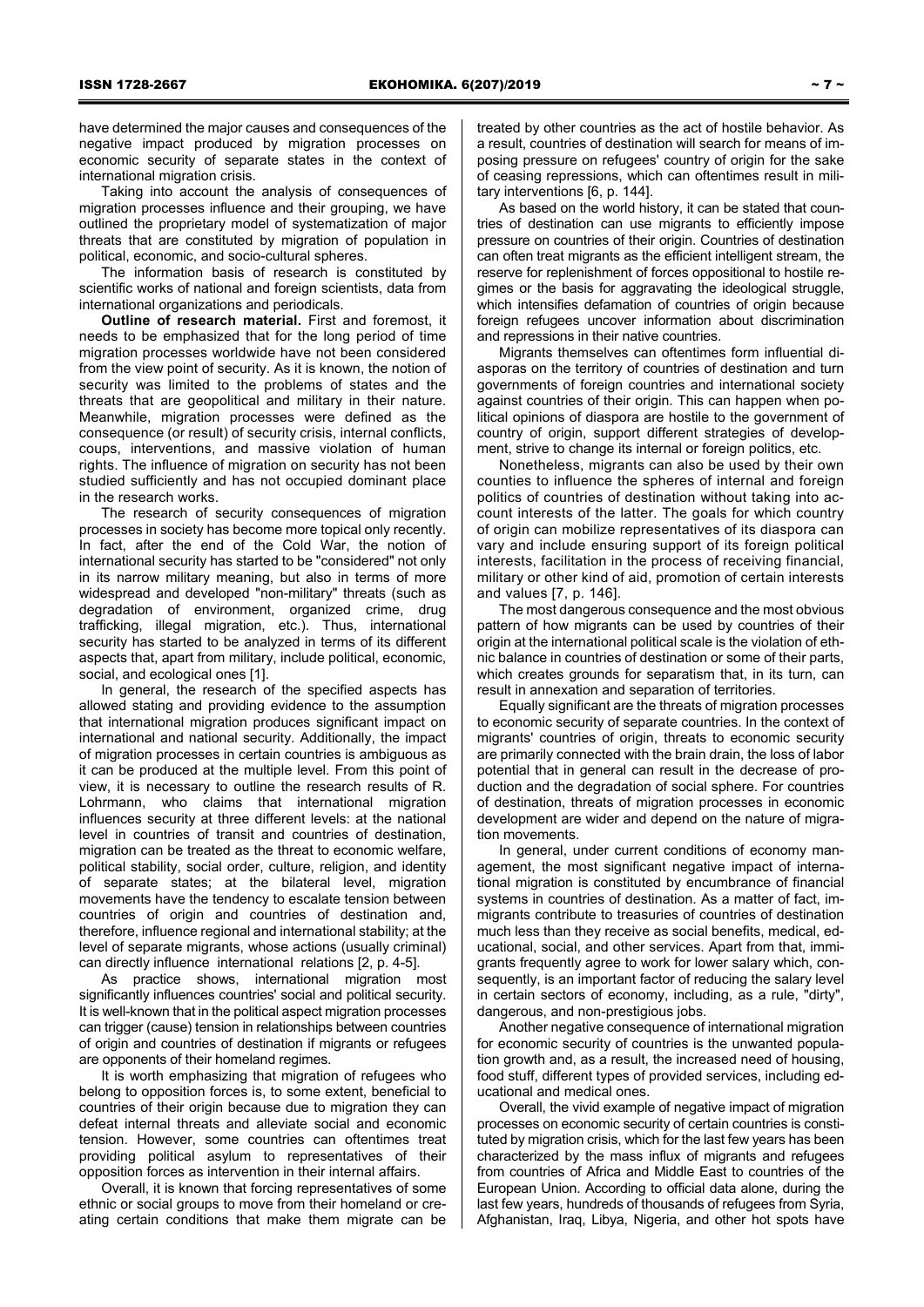moved to the European Union. The main causes of the mass influx of migrants are non-economic and include political and military coups, political persecutions, religious peculiarities of countries, poverty, social injustice, violation of general human rights and freedoms [8].

The problem of mass migration is most strongly felt in the countries that are located closer to the African continent, such as Spain, Greece, and Italy. However, the problem of supporting refugees financially is topical for all members of the European Union. As it is known, governments of the countries belonging to the European Union spend large sums of money to support refugees. For example, back in 2016, Germany alone spent 20 billion Euros on refugee support [8; 9].

However, it is necessary to point out that financial support of refugees is no longer "suitable" for governments of some countries and this causes the internal split of the European Union into those who agree to accept migrants and those who are strongly against it.

As it is known, governments of many countries spend significant resources to control their borders in order to prevent illegal migration, detain and deport illegal immigrants, process asylum applications, etc. [7, p. 145].

Generally, despite the series of measures that are regularly taken by governments of the European Union countries to minimize the influx of migrants from countries of Middle East and Africa, the problem remains crucial and poses a lot of risks. In particular, large-scale migration movements are threatening basic values of accepting societies due to the difference in cultures of local population and immigrants. As historic experience shows, majority of refugees who migrate to Europe are not willing to get integrated into European society, follow European values and established societal and cultural norms. Contrary to this, they stand for preserving their national and religious identity (which presupposes rapid spread of Islam and weakening of Christianity as the defining religion of European identity) and this, in its turn, triggers discontent among indigenous population [10, p. 104-105]. Therefore, language, religious, and cultural differences between people are the reason for

prejudices and biased approach that intensify the negative perception of foreign migrants in society. Such tendencies, consequently, result in the establishment of racist, xenophobic, neo-fascist, neo-Nazi, anti-immigrant parties and other violent groups and movements that can threaten not only country's internal stability, but also get transformed into threats to personal security of people [4, p. 59; 7, p. 145-146].

It needs to be stated that nowadays, unfortunately, migrants in practically all countries suffer from xenophobia and racial discrimination that remain the cornerstone of human civilization development. As members of the European Parliament believe, one of the reasons of increased quantity of xenophobic and racist attacks is the impunity of far-right groups. The European Parliament encourages countries of the European Union to ban neo-Nazi groups and establish "exit programs" of aid for those who want to leave violent groups [11].

Another significant threat to social security is constituted by conflicts that arise on ethnic and inter-religious basis among migrants themselves. Nowadays in European cities that once used to be calm, there are districts which were left by representative of indigenous population because of hazards to their life and health. They are inhabited by people of African and Asian descent [12].

In general, it is worth mentioning that the rapid influx of migrants and their cultural and educational differences from local population escalate the problem of socio-cultural affinity of any society and hinders integration processes. Moreover, establishment of ethnic communities and transformation of homogeneous countries into multi-ethnic and multi-cultural ones can result to large extent in social destabilization, increased social atomism, and polarization [7, p. 145].

Another concern in the context of migration processes influence on social security of separate countries is related to the criminal threat. The criminal threat presupposes not only the increased level of street crime, particularly in districts inhabited by immigrants, but also the development of transnational organized crime dealing with illegal border crossings, drug trafficking, arms and human trafficking.

| Data about quantity of imprisoned people in US<br>and other European countries in terms of local<br>population and foreignersCountry | General quantity of imprisoned people |                                                               |                   |
|--------------------------------------------------------------------------------------------------------------------------------------|---------------------------------------|---------------------------------------------------------------|-------------------|
|                                                                                                                                      | People                                | Share of                                                      |                   |
|                                                                                                                                      |                                       | (in % as compared with general quantity of imprisoned people) |                   |
|                                                                                                                                      |                                       | Local population                                              | <b>Foreigners</b> |
| United States of America                                                                                                             | 2121600                               | 94,8                                                          | 5,2               |
| Austria                                                                                                                              | 8692                                  | 45,3                                                          | 54,7              |
| Belgium                                                                                                                              | 10073                                 | 55,7                                                          | 44,3              |
| Denmark                                                                                                                              | 3635                                  | 71,4                                                          | 28,6              |
| Greece                                                                                                                               | 10580                                 | 47,1                                                          | 52,9              |
| Estonia                                                                                                                              | 2567                                  | 64,5                                                          | 35,5              |
| Italy                                                                                                                                | 60125                                 | 66,2                                                          | 33,8              |
| Spain                                                                                                                                | 59017                                 | 72,0                                                          | 28,0              |
| Germany                                                                                                                              | 62902                                 | 68,7                                                          | 31,3              |
| Norway                                                                                                                               | 3373                                  | 69,1                                                          | 30,9              |
| Poland                                                                                                                               | 73520                                 | 98,6                                                          | 1,4               |
| Portugal                                                                                                                             | 12961                                 | 85,0                                                          | 15,0              |
| Russia                                                                                                                               | 557584                                | 95,7                                                          | 4,3               |
| Ukraine                                                                                                                              | 54677                                 | 98,3                                                          | 1.7               |
| Finland                                                                                                                              | 2842                                  | 83,8                                                          | 16,2              |
| France                                                                                                                               | 70059                                 | 78,3                                                          | 21,7              |
| Switzerland                                                                                                                          | 6863                                  | 28,5                                                          | 71,5              |
| Sweden                                                                                                                               | 5979                                  | 77,9                                                          | 22,1              |

*Table* **1** 

*Source:* Compiled based on data [13] as of 09.2018.

It should be noted that according to various studies the level of crime in cities is correlated with the share of foreign population inhabiting them [6, p. 145]. According to International Centre for Prison Studies, in 2017, the average

share of imprisoned foreigners across Europe constituted 10,8 % out of all who were under arrest (e.g. in Switzerland – 71,5 % (4950 people), in Austria – 54,7 % (4800 people), in Greece – 52,9 % (5500 people), in Belgium – 44,3 %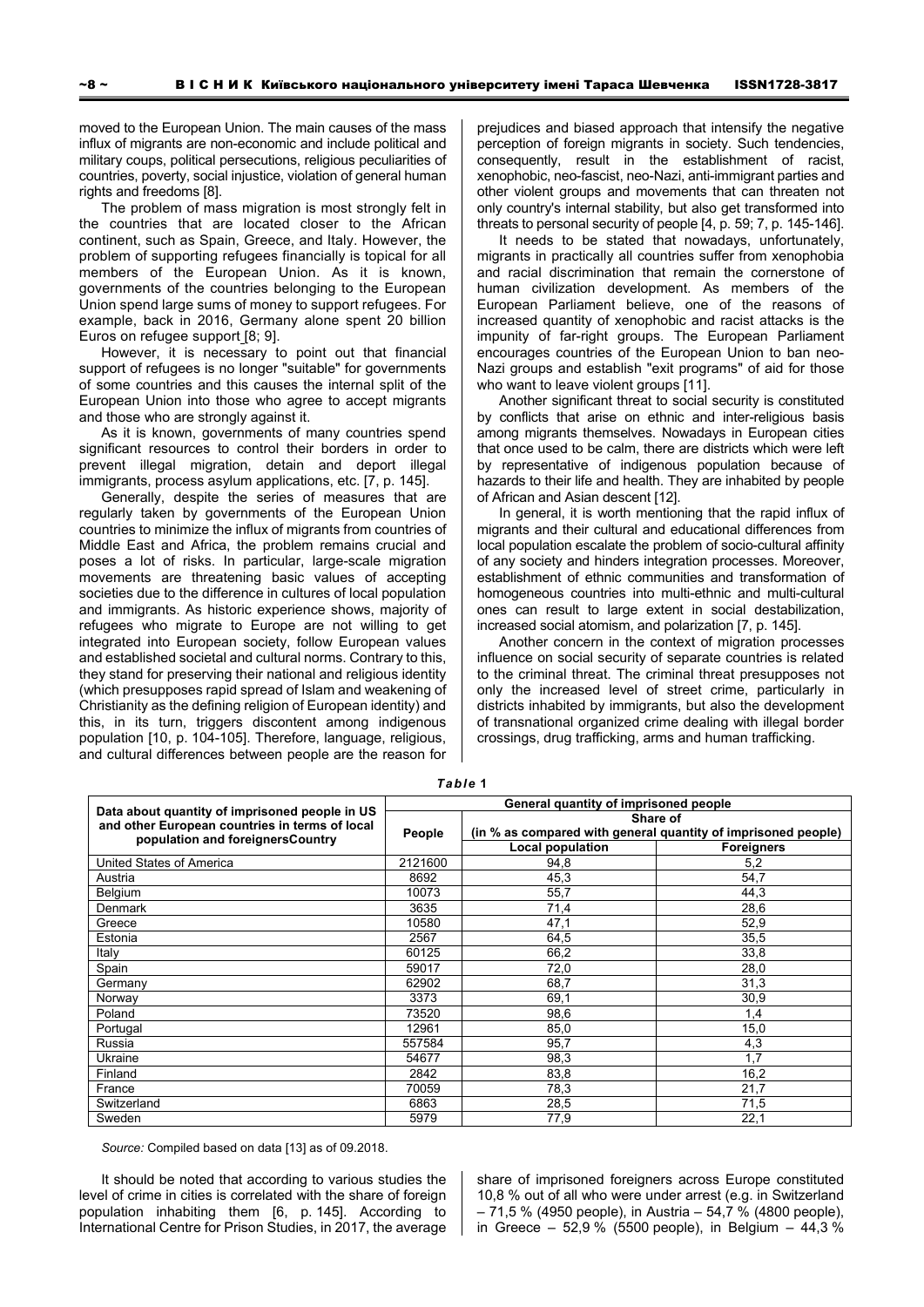(4500 people), in Estonia – 38,4 % (1000 people), in Italy – 34,0 % (20300 people), in Germany – 31,3 % (19700 people), in Sweden – 22,1 % (1350 people), in France – 21,7 % (15350 people), in Finland – 16,2 % (460 people), in Russia – 4,3 % (24450 people)). In the US, the share of imprisoned foreigners constituted 5,2 % (110350 people) (Table 1). As a rule, the most common crimes for which foreigners serve their sentences are violation of migration legislation (including replacement and falsification of official documents), thefts, and armed attacks (which oftentimes have fatal consequences) [13].

Even more significant security problem in social sphere, which is directly connected with international migration, is constituted by the problem of terrorism.

As practice shows, majority of terrorists are immigrants and/or citizens of immigrant origin, who are followers of certain terrorist organizations. They penetrate into a country having the status of migrants and eventually organize terrorist centers, which in most cases are based on religion, fundamentals of radical Islam, and identification of regions of their origin. The main objectives of these centers are dissemination of panic and feeling of insecurity, disturbance and destruction of financial systems for the sake of influencing political life or resignation of governments in certain countries.

It should be emphasized that modern terrorism is the problem of not only separate countries suffering from political, national, and religious conflicts, but rather the problem of entire world community.

During previous years, terrorist attacks have become extremely large-scale and their consequences for the humanity are devastating. Thus, the data of Institute for Economics and Peace (IEP) concerning terrorist attacks committed back in 2014 are shocking. According to IEP, in 2014, 13370 terrorist attacks were committed in 93 countries worldwide and 32685 people died because of them (in 2000,

terrorists killed 3329 people). The bloodiest terrorist attacks were committed by Islamic State, a terrorist organization in Iraq [14, p. 4-5].

In general, IEP specifies that, apart from Iraq, the highest levels of terrorism were observed in Afghanistan, Nigeria, Pakistan, and Syria. The level of terrorism in Ukraine was also categorized as high (12<sup>th</sup> place out of 124 countries) [14, p. 10-11]. The high place of Ukraine in the general list of terrorist attacks is primarily related to events in Eastern Ukraine and the crash of Malaysia Boeing 777, which was shot by pro-Russian militia members in Donbas region in July, 2014 (because of the terrorist attack, 298 people on board died) [15].

Unfortunately, terrorist attacks did not stop in 2015. It should be mentioned that the year started with the terrorist attack on the editorial office of Paris satirical magazine Charlie Hebdo on January, 7<sup>th</sup>. Because of the terrorist attack, 12 people were killed [16]. It was followed by the series of other terrorist attacks. In particular, in January, 2015, militia members of the Donetsk People's Republic terrorist group carried out artillery bombardment of the regular bus in Donbas region (12 people were killed, 18 people were injured); in March, in Tunisia, terrorists from the "Islamic State" terrorist organization committed the attack on tourists in Bardo museum (23 people were killed, 44 people were injured), and in June they attacked tourists in the resort hotel of Sousse (37 people were killed, 40 people were injured); also, in March, triple terrorist attack was made in Yemen (more than 130 people were killed); in July, the most tragic terrorist attack of "Islamic State" in Iraq was committed (more than 100 people were killed); in October, there was the terrorist attack in Turkey (more than 120 people were killed); in November, the series of terrorist attacks was committed in Paris (including terrorist attack in the theatre "Bataclan", where Islamic extremists killed 130 people) [15; 16].





*Source:* Compiled as based on data [13].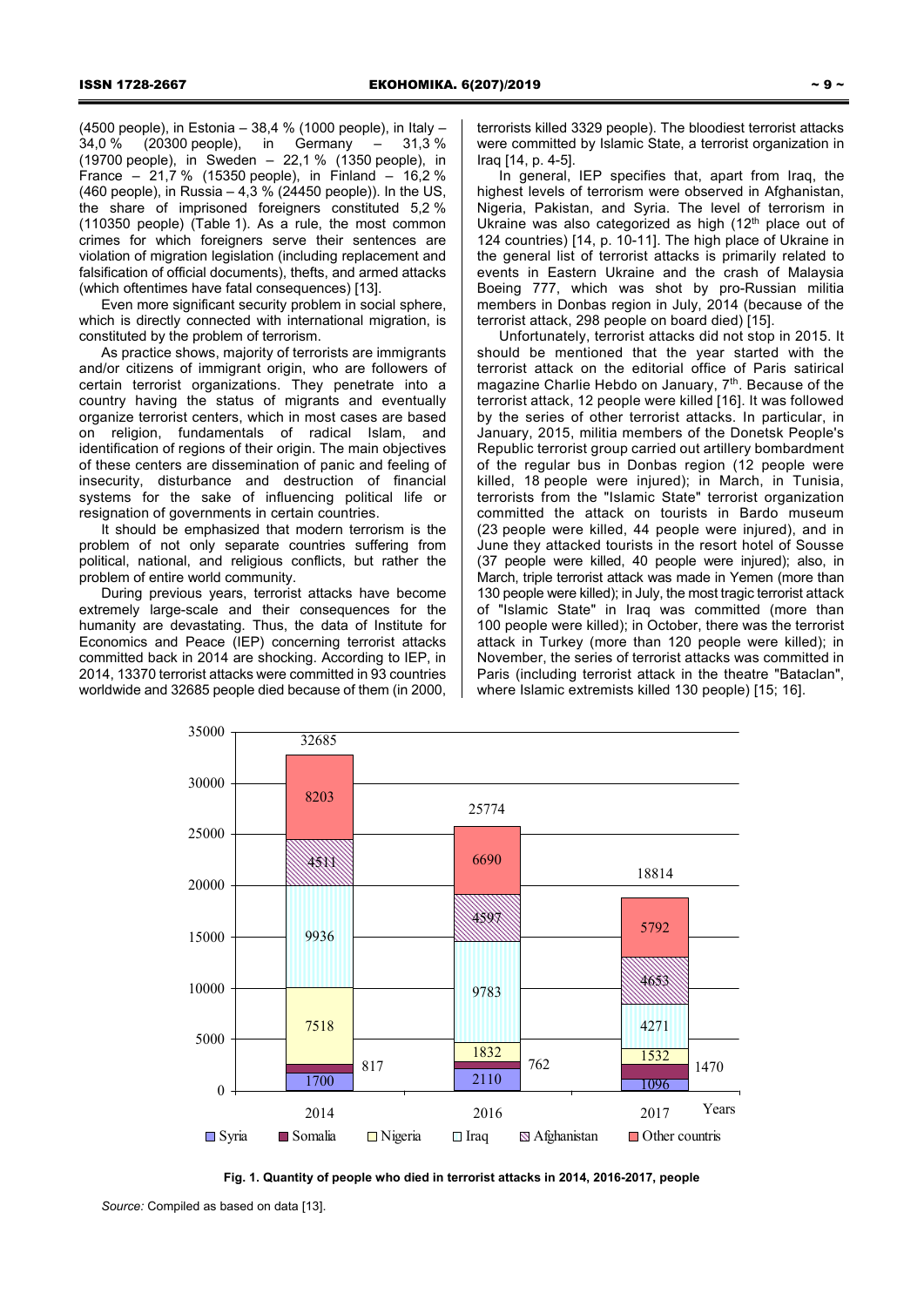The world community was devastated by terrorist attacks committed in 2016-2018. Thus, in 2016, terrorist attacks in Brussels and Nice caused a death toll of 116 people [17; 18]. On New Year night in 2017, the Istanbul night club became the place where terrorists killed 39 people and 69 people were injured [19]. In late March of 2017, in the center of London, Adrian Elms, a British man converted to Islam, hit four people to death by his car; and more than 40 people were injured [20; 21]. In August, 2017, terrorist attack under the responsibility of "Islamic State" the terrorist organization was committed in the center of Barcelona. Because of the attack, at least 16 people were killed and more than 100 people were injured [22]. Overall, according to IEP, 18814 people were killed by terrorists in 2017. The number is by 44% less than in 2014 and by 27 % less as compared to 2016 (in 2016, terrorist killed 25774 people (Fig. 1) [14, p. 15-16; 23, p. 12].

In 2018, the terrorist attack with the largest quantity of victims was committed in Syria. Suicide attackers organized the series of bombings and initiated shooting in a few places. As a result, 255 people were killed and over 200 people were injured. The largest quantity of terrorist attacks was committed in Afghanistan. Out of six terrorist attacks, the most large-scale one was carried out in the Intercontinental hotel by five militia members of Taliban. 95 people became victims of the attack [24; 25].

The equally bloody terrorist attack in New Zealand, in March, 2019, was committed by the supporter of antiimmigrant movement. The terrorist carried out armed attacks on two mosques, which resulted in the death of 50 people, other 50 people were injured [26].

In general, it should be pointed out that modern terrorism is being characterized by tight correlation between extremist organizations and groups in different spheres of organized crime. Thus, separatist regimes in newly established independent states use territories that are under their control for the benefit of drag trafficking, illegal arms and human trafficking, money laundering, and other illegal activities the income from which is used for the financial support of terrorism. Due to this, terrorists have access to modern samples of arms and military equipment, use informational technologies and capabilities of extended banking system [27, p. 42-43]. Therefore, the necessity of checking migrants on whether they are related to any terrorist organizations has become topical nowadays.

In our opinion, the analysis and evaluation of major consequences of migration influence on security of separate states and world society in general can serve as the basis for determining and systematization of the following threats that are carried by migration processes in different spheres of social development (Fig. 2).



**Fig. 2. Threats of migration processes**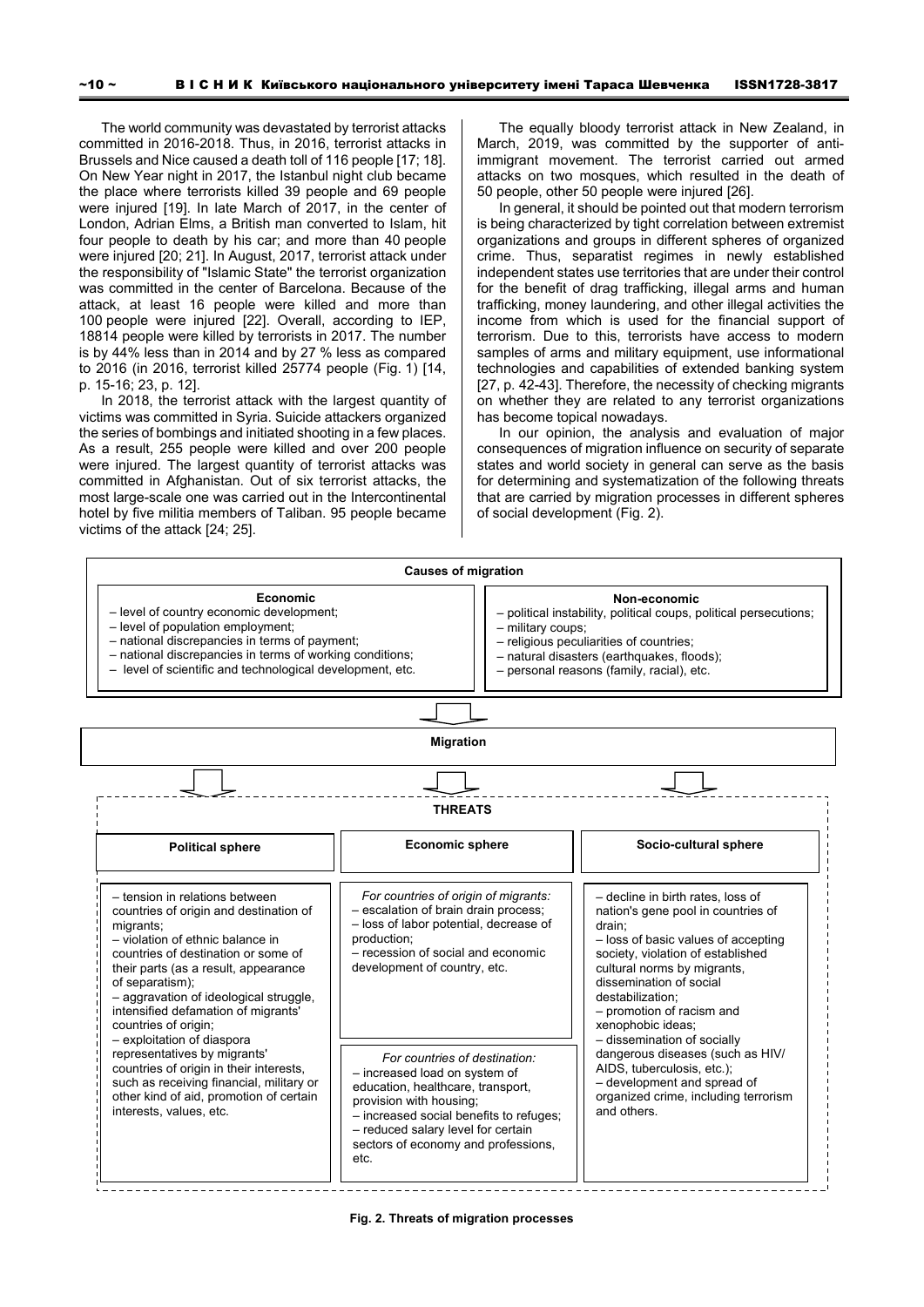**Conclusions.** Summing up, it would be logical to point out that that international migration is the important constituent component of the world order, which determines and forms its social reality, influences all countries of the world, makes them places of origin, destination or transit for migrants. Additionally, migration in the global context produces the significant impact on all aspects of social life and results not only in drastic changes, but also in threats that are crucial for international and national security of separate countries.

Following the ideas of many scientists, we need to state that the most significant threats of migration processes are observed in countries of destination, namely in their political, social, and economic spheres (Fig. 2). Moreover, we believe that in some cases migration threats are aimed at disturbing not only the internal stability of separate countries, but rather the security of the entire society. The assumption is proven by the data about the quantity of terrorist attacks committed in different countries of the world for the last few years.

In general, we argue that in modern economic environment migration processes become the strength test for some countries, including European ones, whose tolerant and democratic attitude to refugees has caused the uncontrolled outburst of migration movements.

In our opinion, the topics that require further research include identifying the ways of minimizing negative consequences of migration processes, development of effective migration programs, and implementation of migration policy reforms for the sake of not only resisting threats, but also applying all possible benefits for the effective development of countries of destination and countries of origin. We are convinced that at the level of separate states it is necessary to develop migration policy which would be capable of overcoming negativism and rationally exploiting positive sides in order to ensure countries' economic development. For this, in the first place, it is required to minimize economic causes of international migration by means of creating sufficient quantity of highly paid working places, which will positively influence economics and social welfare of country population in the future.

In general, state migration policy should be based on preserving and developing human potential; ensuring effective employment; contributing to wage and income growth; increasing the level of social security of employees, raising funds for continuous professional training; encouraging strong motivation of employees to working process and creative performance; striving for acquiring competitive advantages in work and professional development; and ensuring competitive capacity of working opportunities.

**References:**

1. Weiner M. The Global Migration Crisis: Challenge to State and Human Rights / M. Weiner. – N.Y: Harper Collis College Publishers, 1995. – 253 p.

2. Lohrmann R. Migrants, Refugees and Insecurity. Current Threats to Peace? / Reinhard Lohrmann // International Migration. - 2000. - Vol. 38, No. 4. – P. 3-22.

3. Peter J. Croll, Erich Stather. The Security Migration Nexus Challenges and Opportunities of African Migration to EU Countries [Electronic resource]. – Mode of access: https://www.bicc.de/uploads/tx\_bicctools/ brief36.pdf.

4. Malynovska O. A. Migration politics: global context and Ukrainian realia: monography / O. A. Malynovska. – K.: National Institute of Strategic Research, 2018. – 472 pp.

5. Kirchner Е. The new security agenda and the challenge of European security governance / E. Kirchner [Electronic resource]. - Mode of access:

http://www.allacademic.com//meta/p\_mla\_apa\_research\_citation/0/7/1/7/6/ pages71762/p71762-1.php.

6. Malynovska O. A. Security and migration: interconnections and inter-influences / O. A. Malynovska // Strategic priorities. – 2011. – No. 2 (19). – P. 143–149.

7. Kachan O. Geopolitical and security consequences of international migration / O. Kachan // Scientific herald of Uzhhorod university. - 2010. -Issue No. 15. – Series: political science, sociology, philosophy. – P. 144-147.

8. Problem of refugees in EU: What options are suggested by euroskeptics [Electronic resource]. – Mode of access: https://ua.112.ua/statji/ problema-bizhentsiv-v-yes-yaki-varianty-proponuiut-ievroskeptyky-383004.html.

9. Henley J. What is the current state of the migration crisis in Furone? / J. Henley [Electronic resource] // The Guardian. – 21 Nov 2018. – Mode of access: https://www.theguardian.com/world/2018/jun/15/what-current-scalemigration-crisis-europe-future-outlook.

10. Horban V. I. Globalization and democracy: ethnic context / V. I. Horban, O. V. Horban // Collection of scientific works of H. S. Skovoroda Kharkiv National Pedagogical University "Pravo". – 2016. – Issue No. 24. – P. 97–114.

11. Chernata Yu. European Parliament calls for escalating the fight against xenophobia. Yu. Cherniata [Electronic resource]. – Mode of access: https://politkrytyka.org/2018/11/03/yevroparlament-vimagaye-posilitiborotbu-z-ksenofobiyeyu.

12. Pak N. Uncontrolled migration as the threat to security of European Union countries / N. Pak // Herald of Taras Shevchenko National University of Kyiv. – 2016. – Issue No. 1 (44/454). – P. 30–32.

13. World Prison Brief data. International Centre for Prison Studies [Electronic resource]. – Mode of access: http://www.prisonstudies.org/ country.

14. Global terrorism index 2015. Institute for Economics and Peace. – P. 110.

15. US Terrorist Attacks Fast Facts [Electronic resource] // CNN Library. – September 12, 2018. – Mode of access: https://edition.cnn.com/ 2013/04/18/us/u-s-terrorist-attacks-fast-facts/index.html.

16. Charlie Hebdo, Volnovakha, crash of Russian plane. Top-10 bloody terrorist attacks of 2015 [Electronic resource]. – Mode of access: http://tsn.ua/svit/charlie-hebdo-volnovaha-katastrofa-rosiyskogo-litaka-top-10 krivavih-teraktiv-2015-roku-564247.html?g=522&m=384788916.

17. Brussels explosions: What we know about airport and metro attacks [Electronic resource] // BBC News. – 9 April 2016. – Mode of access: https://www.bbc.com/news/world-europe-35869985.

18. Nice attack: What we know about the Bastille Day killings [Electronic resource] // BBC News. – 19 August 2016. – Mode of access: https://www.bbc.com/news/world-europe-36801671.

19. Terrorist Attack at Nightclub in Istanbul Kills Dozens [Electronic resource] // The New York Times. – 31 Dec 2016. – Mode of access: https://www.nytimes.com/2016/12/31/world/europe/turkey-istanbul-attack.html.

20. Terrorist attack in London center: all details [Electronic resource]. Mode of access: https://www.unian.ua/world/1837249-scho-trapilosya-vtsentri-londona-usi-podrobitsi.html.

21. Most bloody terrorist attacks of 2017 [Electronic resource]. – Mode of access: https://ua.112.ua/golovni-novyni/naikryvavishi-terakty-2017-roku-425419.html.

22. Carranco R. Catalan police on a manhunt after US issues Barcelona security alert / R. Carranco [Electronic resource] // El Pais. – Barcelona, 24 dic 2018. – Mode of access: https://elpais.com/elpais/2018/12/24/ inenglish/1545648077\_354622.html.

23. Global terrorism index 2018. Institute for Economics and Peace. – P. 90.

24. Most large-scale terrorist attacks of 2018: seizure of Kabul hotel, shooting of college students in Kerch [Electronic resource]. – Mode of access: https://www.slovoidilo.ua/2018/12/12/infografika/suspilstvo/najmasshtabnishiterakty-2018-roku-zaxoplennya-hotelyu-kabuli-rozstril-uchniv-koledzhu-kerchi.

25. Kabul hotel attack: guests sprayed with bullets as they ran [Electronic resource]. – Mode of access: https://www.theguardian.com/world/2018/jan/ 21/kabul-hotel-attack-guests-sprayed-bullets-terror-afghanistan.

26. Timeline of New Zealand terror attack [Electronic resource]. – Mode of access: https://www.dw.com/en/timeline-of-new-zealand-terror-attack/a-47940722.

27. International security environment: challenges and threats to national security of Ukraine. – K.: National Institute of Strategic Research, 2013. – 64 pp.

> **Received: 14/11/19 1st Revision: 17/11/19 Accepted: 17/12/19**

*Author's declaration on the sources of funding of research presented in the scientific article or of the preparation of the scientific article: budget of university's scientific project*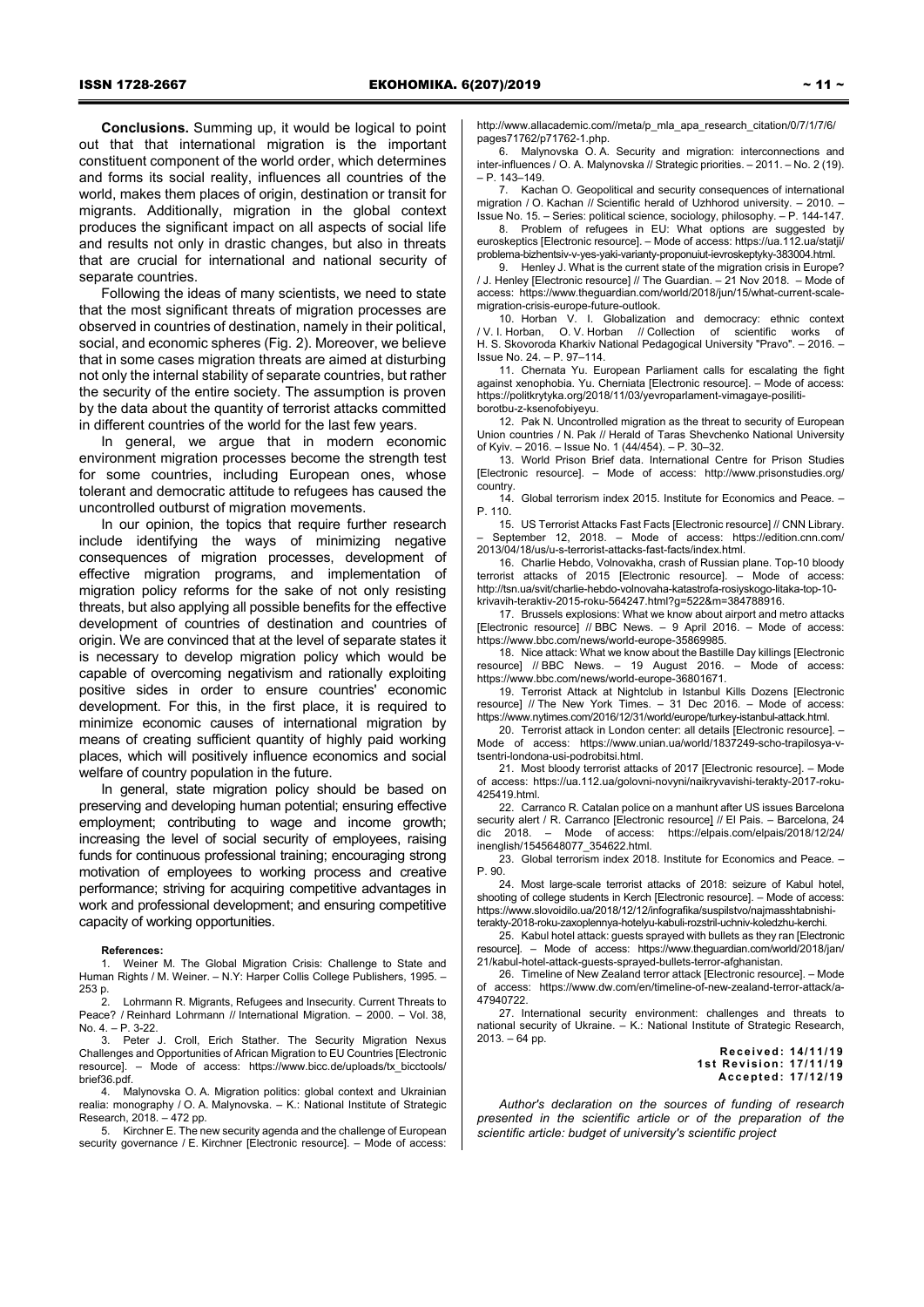**І. Ангелко, канд. екон. наук, ст. викладач,** 

**І. Васькович, канд. екон. наук, доц.** 

**Інститут підприємництва та перспективних технологій Національного університету "Львівська політехніка", Львів, Україна,** 

**Г. Лех, канд. екон. наук, доц.** 

**Національний лісотехнічний університет України, Львів, Україна** 

#### **БЕЗПЕКОВІ АСПЕКТИ СУЧАСНИХ МІЖНАРОДНИХ МІГРАЦІЙНИХ ПРОЦЕСІВ**

Висвітлено та охарактеризовано основні аспекти впливу міграційних процесів на окремі складові міжнародної та національної безпеки. З'ясовано, що міжнародна міграція впливає на безпеку на трьох різних рівнях: на національному рівні в країнах транзиту і країнах призначення міграція може розглядатися як загроза економічному добробуту, політичній стабільності, соціальному порядку, культурі, релігії та ідентичності окремих держав; на деосторонньому рівні-коли міграційні переміщення мають тенденцію до створення напруги між країнами походження та призначення і, таким чином, впливають на регіональну і міжнародну стабільність; на рівні окремих<br>мігрантів, що безпосередньо можуть вплинути на міжнародні відносини через певні дії.

Доведено, що вплив міграції на безпеку окремих країн є неоднозначним і становить ряд загроз, які потребують нагального *висвітлення та вирішення.* 

Зазначено і досліджено, що міжнародна міграція виступає важливою складовою світового порядку, яка визначає та формує його суспільну реальність, впливає на всі країни світу, робить їх місцем походження, прийому або транзиту для мігрантів.<br>Доведено, що найвідчутніші небезпеки міграційні процеси "здійснюють" у приймаючих країнах, а саме у їх по

економічній сферах. При цьому, міграційні загрози "спрямовані" не лише на заподіювання шкоди внутрішній стабільності окремих країн, *але й безпеці всього суспільства.* 

Доведено, що для вирішення основних проблем, до яких безпосередній стосунок мають міграційні процеси, потрібна не лише протидія небезпекам, але й застосування всіх можливих переваг для ефективного розвитку не лише приймаючих країн, але й країн поход*ження мігрантів.* 

**И. Ангелко, канд. экон. наук, ст. преподаватель,** 

**И. Васькович, канд. экон. наук, доц.** 

**Институт предпринимательства и перспективных технологий** 

**Национального университета "Львовская политехника", Львов, Украина,** 

**Г. Лех, канд. экон. наук, доц.** 

**Национальный лесотехнический университет Украины, Львов, Украина** 

## **АСПЕКТЫ БЕЗОПАСНОСТИ СОВРЕМЕННЫХ МЕЖДУНАРОДНЫХ МИГРАЦИОННЫХ ПРОЦЕССОВ**

*Освещены и охарактеризованы основные аспекты влияния миграционных процессов на отдельные составляющие международной* и национальной безопасности. Выяснено, что международная миграция влияет на безопасность на трех различных уровнях: на национальном уровне в странах транзита и странах назначения миграция может рассматриваться как угроза экономическому благополучию, политической стабильности, социальному порядку, культуре, религии и идентичности отдельных государств; на двустороннем<br>уровне – когда миграционные перемещения имеют тенденцию к созданию напряжения между странами прои .<br>таким образом, влияют на региональную и международную стабильность; на уровне отдельных мигрантов непосредственно могут *повлиять на международные отношения через определенные действия.* 

Доказано, что воздействие миграции на безопасность отдельных стран является неоднозначным и несет ряд угроз, требующих *неотложного освещения и решения.* 

Указано и исследовано, что международная миграция выступает важной составляющей мирового порядка, которая определяет и<br>формирует его общественную реальность, влияет на все страны мира, делает их местом происхождения, прие *мигрантов.* 

.<br>Доказано, что наиболее ощутимые опасности миграционные процессы "осуществляют" в принимающих странах, а именно в их политической, социальной и экономической сферах. При этом миграционные угрозы "направлены" не только на нанесение ущерба внут*ренней стабильности отдельных стран, но и безопасности всего общества.* 

Доказано, что для решения основных проблем, к которым непосредственное отношение имеют миграционные процессы, необходимо не только противодействие опасностям, но и в применении всех возможных преимуществ для эффективного развития не *только принимающих стран, но и стран происхождения мигрантов.* 

#### **References (In Latin): Translation / Transliteration / Transcription:**

1. Weiner, M. (1995). The Global Migration Crisis: Challenge to State and Human Rights. New York: Harper Collis College Publishers.

2. Lohrmann, R. (2000). 'Migrants, Refugees and Insecurity. Current Threats to Peace?', International Migration, 38(4), pp. 3-22.

3. Croll, P. J., Stather, E. (2008). The security migration nexus challenges and opportunities of African migration to EU countries [online]. Available at: https://www.bicc.de/uploads/tx\_bicctools/brief36.pdf.

4. Malynovska, O. A. (2018). Migration politics: global context and Ukrainian realia: monography. Kyiv: National Institute of Strategic Research.

5. Kirchner, Е. (2005). The new security agenda and the challenge of European security governance [online]. Available at: http://www.allacademic.com//meta/p\_mla\_apa\_research\_citation/0/7/1/7/6/pages71762/p71762-1.php.

6. Malynovska, O. A. (2011). 'Security and migration: interconnections and inter-influences', Strategic Priorities, 2(19), pp. 143-149.

7. Kachan, O. (2010). 'Geopolitical and security consequences of international migration', Scientific Herald of Uzhhorod university. Series: political science, sociology, philosophy, (15), pp. 144-147.

8. ua.112.ua (2017). Problem of refugees in EU: What options are suggested by euroskeptics [online]. Available at: https://ua.112.ua/statji/problema-bizhentsiv-v-yes-yaki-varianty-proponuiut-ievroskeptyky-383004.html.

9. HYPERLINK "https://www.theguardian.com/profile/jonhenley"Henley, J. (2018). 'What is the current state of the migration crisis in Europe?', The Guardian, 21 Nov [online]. Available at: https://www.theguardian.com/world/2018/jun/15/what-current-scale-migration-crisiseurope-future-outlook.

10. Horban, V. I. (2016). 'Globalization and democracy: ethnic context', Collection of Scientific Works of H. S. Skovoroda Kharkiv National Pedagogical University "Pravo", (24), pp. 97-114.

11. Chernata, Yu. (2018). European Parliament calls for escalating the fight against xenophobia [online]. Available at: https://politkrytyka.org/2018/11/03/yevroparlament-vimagaye-posiliti-borotbu-z-ksenofobiyeyu/.

12. Pak, N. (2016). 'Uncontrolled migration as the threat to security of European Union countries', Herald of Taras Shevchenko National University of Kyiv. 1 (44/454), pp. 30-32.

13. prisonstudies.org. World Prison Brief data. International Centre for Prison Studies [online]. Available at: http://www.prisonstudies.org/country/. 14. Global terrorism index 2015. Institute for Economics and Peace. – P. 110. Available at: http://economicsandpeace.org/wp-content/up-

loads/2015/11/Global-Terrorism-Index-2015.pdf 15. edition.cnn.com (2018). US Terrorist Attacks Fast Facts [online]. Available at: https://edition.cnn.com/2013/04/18/us/u-s-terrorist-

attacks-fast-facts/index.html.

16. tsn.ua (2016). Charlie Hebdo, Volnovakha, crash of Russian plane. Top-10 bloody terrorist attacks of 2015 [online]. Available at:

http://tsn.ua/svit/charlie-hebdo-volnovaha-katastrofa-rosiyskogo-litaka-top-10-krivavih-teraktiv-2015-roku-564247.html?g=522&m=384788916 What we know about airport and metro attacks [online]. Available at: https://www.bbc.com/news/world-europe-35869985.